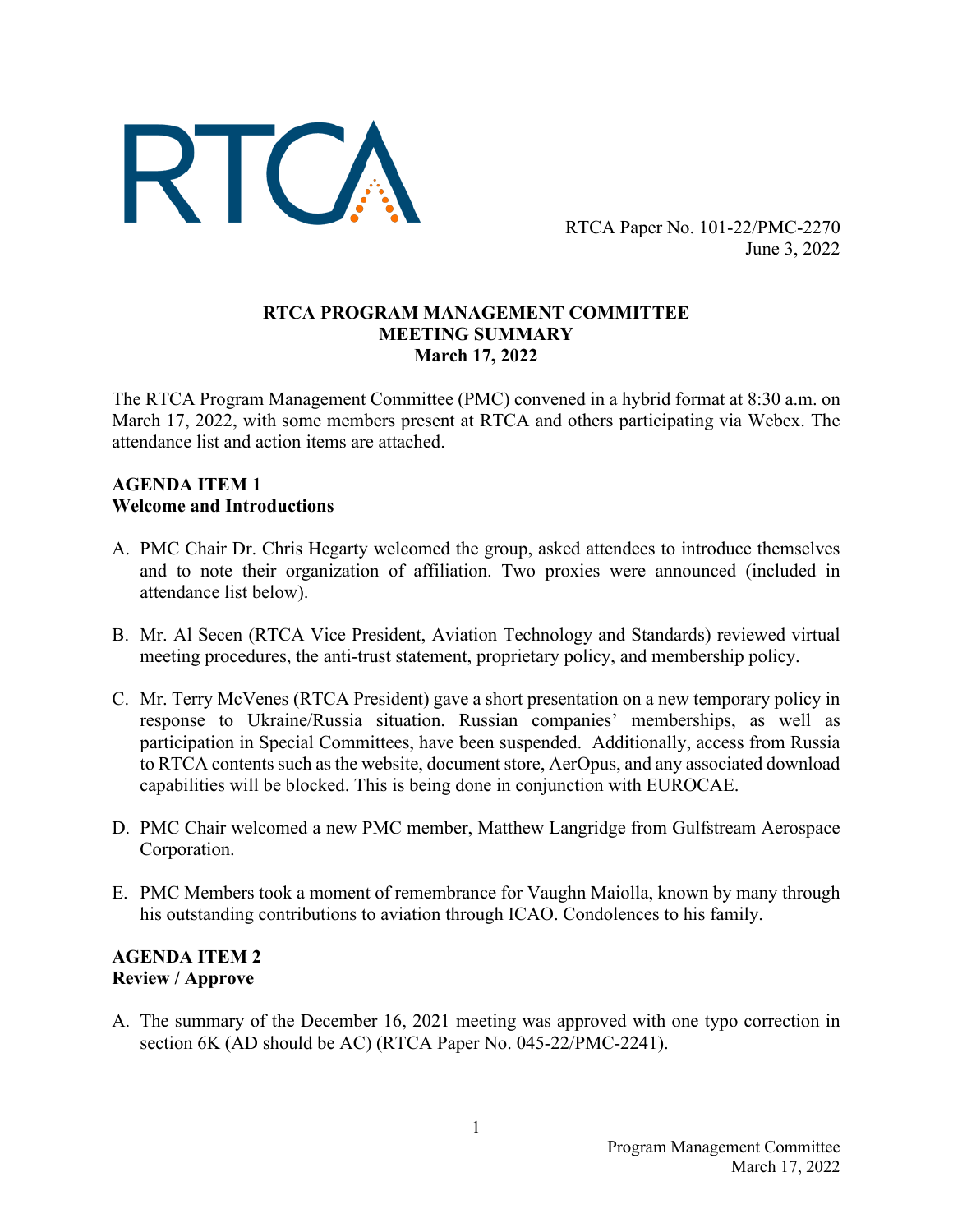- B. The following administrative Special Committee (SC) Terms of Reference (TOR) Revisions were presented and approved:
	- SC-214 Standards for Air Traffic Data Communication Services Secretary change from Rochelle Perera (The Boeing Company) to Todd Kilbourne (Mosaic ATM). (RTCA Paper No. 090-22/PMC-2264)
	- SC-230 Airborne Weather Detection Systems Secretary change from Yukun (Kenny) Ren (The Boeing Company) to Audrey Mach (Boeing Commercial Airplane Group). (RTCA Paper No. 091-22/PMC-2265)
	- SC-227 Standards of Navigation Performance Adding Co-Chair Ellen McGaughy (Collins Aerospace). (RTCA Paper No. 092-22/PMC-2266)

### **AGENDA ITEM 3 Publication Consideration/Approval**

### **A. DO-235C –** *Assessment of Radio Frequency Interference Relevant to the GNSS L1 Frequency Band***, presented by SC-159, Navigation Equipment Using the Global Navigation Satellite System (GNSS)**

• Dr. Sai Kalyanaraman, SC-159 WG6 Task Lead, presented.

This report updates the existing assessment of aeronautical GNSS RFI encounter scenarios and risk modeling, adds RFI effects assessment of dual-frequency, multi-constellation receivers to that of single frequency GPS L1 receivers, and includes the effects of an updated analytic statistical model of terrestrial non-aeronautical RFI sources, increased GNSS intra- and inter-system RFI, increased onboard aeronautical equipment RFI and the effects of personal electronic devices carried on-board aircraft. The findings in this document DO-235C are anticipated to be reflected in future versions of the GNSS MOPS, including ED-259A.

• The PMC approved the document. It will be published as DO-235C.

Related to the previously mentioned policy concerning Russian access, Mr. Hennig asked about SC-159's tasked deliverables. SC-159 is meeting in Plenary in a couple of weeks and will review their TOR and make any recommended changes (Action).

### **AGENDA ITEM 4 Integration and Coordination Committee (ICC)**

### **A. Spectrum and Surveillance Discussion Lead (SCs 228, 147, 186, and 209)**

• Clay Barber, ICC Chair, presented.

As follow-up to June and September 2021 presentations from SC-228 on potential guidance on future Advanced Air Mobility (AAM) operations, the ICC was tasked to bring SC-228 and other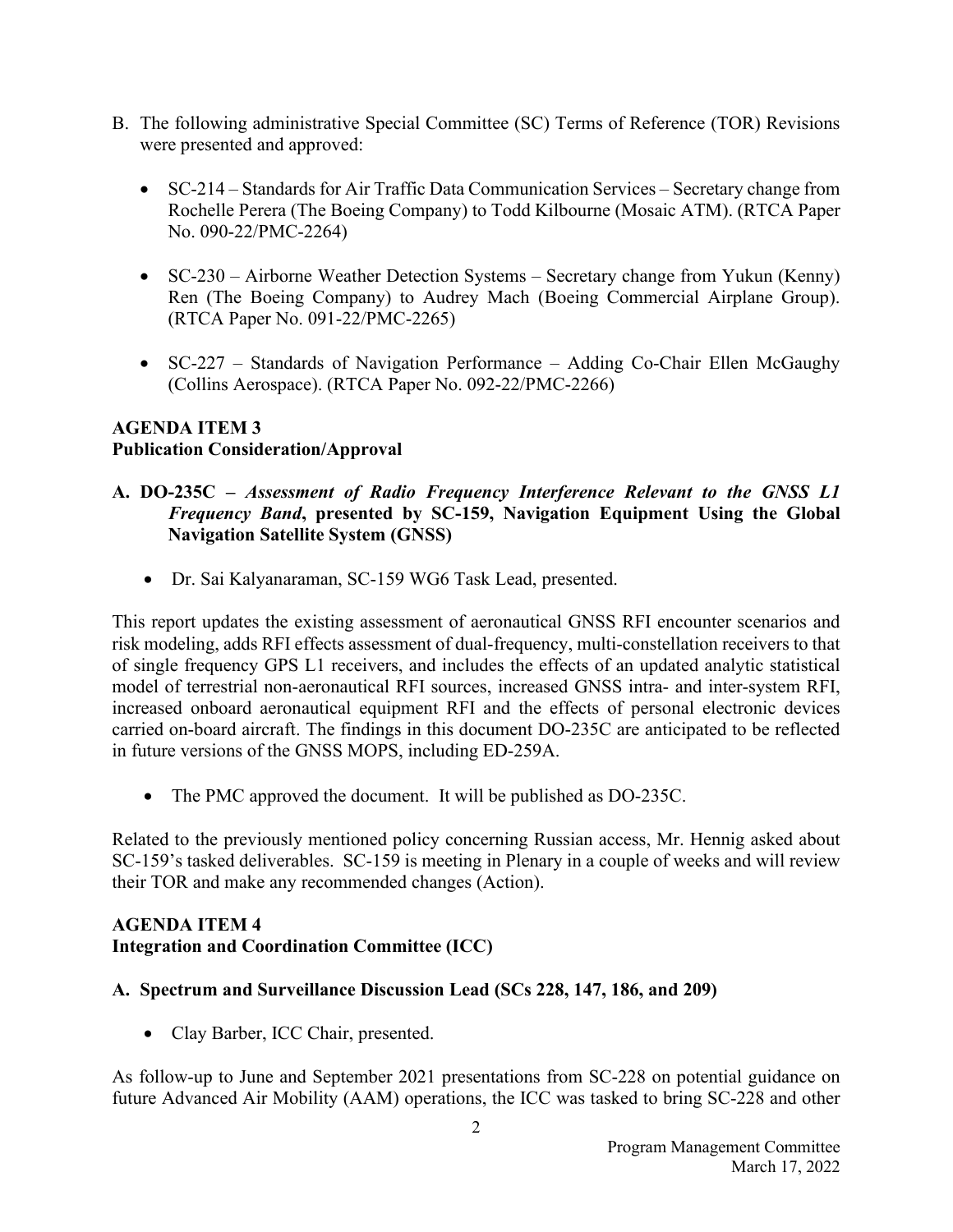SCs as needed (SC-147, SC-186, and SC-209) together for discussion on possible recommendations.

The Ad Hoc met 3 times to define a problem statement, possible next steps and possible recommendations. The group identified a need for surveillance (air-to-ground, ground-to-air, and air-to-air) and coordination between collision avoidance systems for new airborne entrants and third-party service providers. One solution may be a vehicle-to-vehicle link other than existing links. Other solutions such as constrained corridors have been proposed.

After further PMC member discussion on these items (defined in presentation slides posted in AerOpus), they agreed a combined White Paper on Recommendations for AAM Surveillance and Spectrum Considerations. This paper should address the need for surveillance (A2G, G2A, A2A) and coordination between collision avoidance systems for new airborne entrants and third-party service providers. Additionally, spectrum should be considered in the context of available frequency resources and ongoing coordination with the FAA.

It was agreed that SC-228 should take the lead (in coordination with SC-186 and SC-147) on the White Paper (action to add to SC-228 TOR) with solicitation of outside experts to assist with the task.

• The presentation as well as the background material from the June and September 2021 presentations are posted on AerOpus (RTCA Paper No. 070-22/PMC-2250).

### **AGENDA ITEM 5 Action Item Review**

### **A. Add ICAO Representative to PMC Invite**

• Terry McVenes, RTCA President, presented.

We are still awaiting a point of contact. Andy Roy indicated an appointment was almost ready, but not finalized yet. Action still open.

# **B. Follow-Up on FAA input on draft Spectrum SC TOR - meeting with FAA, RTCA, SC leads, and EUROCAE to discuss deliverables for SC-242**

• Robert Bouza, Federal Aviation Administration, presented

Mr. Bouza reported some FAA representatives participated in the initial SC-242 Plenary. There is still some internal discussion as well, but the FAA will be ready to contribute during the upcoming Plenary scheduled for April 20<sup>th</sup>. With that participation, this action is considered closed.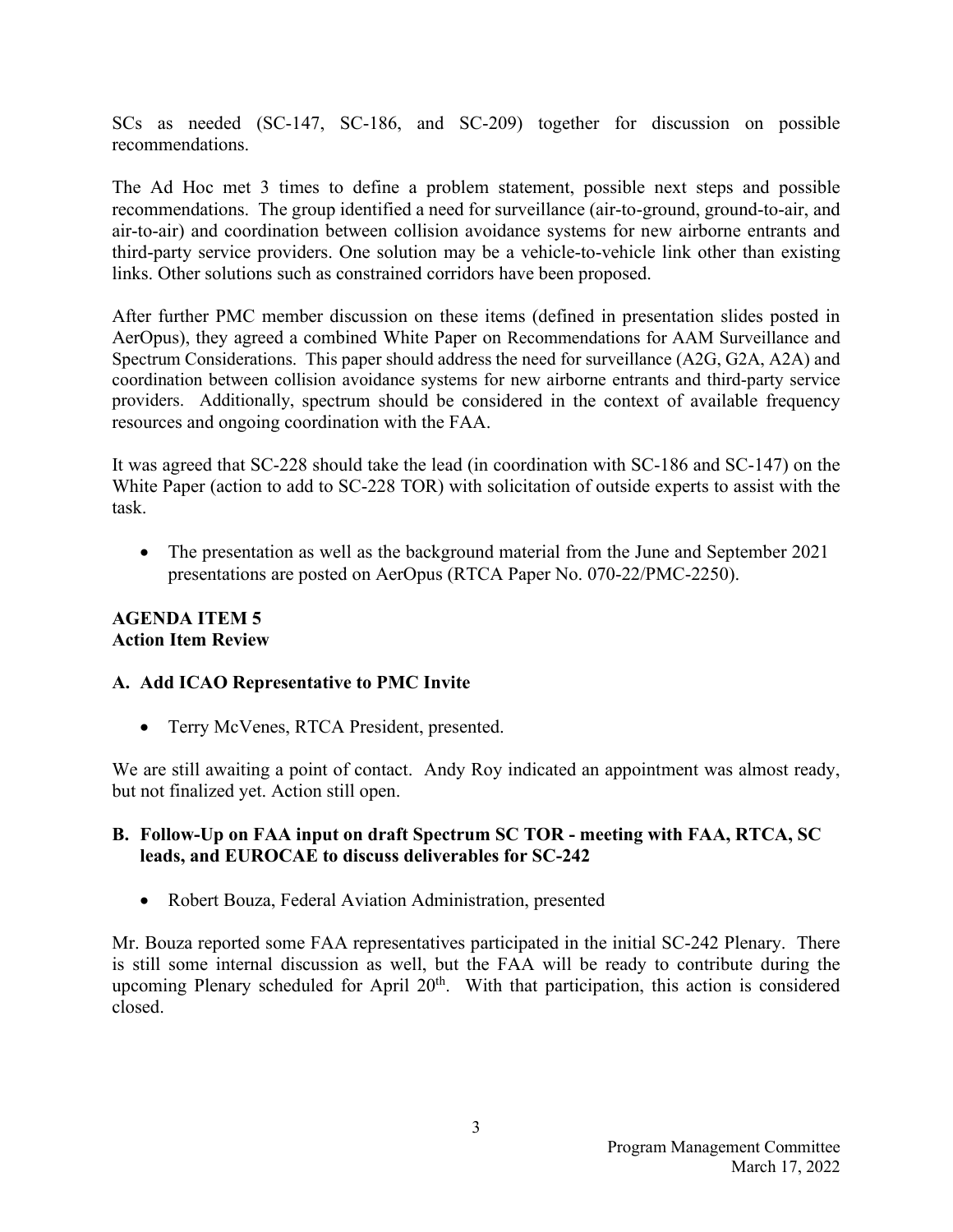### **C. Reach out to Advanced Aviation Advisory Committee (AAAC) for their action on Spectrum and Surveillance Activities**

• Terry McVenes, RTCA President, presented.

Mr. McVenes reported that there were no significant updates at the moment but recommended keeping the action open to continue the dialog.

### **D. Request Demonstration from Securboration on Document Formatting**

• Tim Kesecker (VP Digital Engineering, Securboration) and Dr. Kate Ryan (Lead Engineer Decide Project, Securboration) presented.

Securboration has been working on a DoD sponsored research project which produced an application called Digital Ecosystem Supporting Intelligent Decisions (DESIDe). DESIDe provides a unique set of capabilities for viewing and sharing information between data products. RTCA has partnered with Securboration on possible inclusion of DESIDe for potential use within RTCA.

The DESIDe application allows users to access, view, and manage "knowledge" through digital threads between data products. This is done through a pre-processing of all data products to create automatic linkages between the products. Its primary functions include:

- Secure Access and User Profiles
- User-Defined Groups (public and private)
- Group-Maintained Automated Source of Truth (ASOT)
- Meta-Model based on Document Sections
- Capture and Share User Knowledge (through text, notes, audio, and/or video)

The team also provided a video demonstration of the system.

President McVenes commented that this effort is part of RTCA's strategic focus to bring value to members and promotion of technology and innovation for new items.

PMC members agree there is potential for incorporation of the DESIRe features as a possible service to RTCA members. Two actions were agreed upon:

- Securboration will provide a means for PMC members to further review DESIRe capabilities and provide feedback to RTCA staff
- RTCA Secretariat will continue investigation of way forward on DESIRe program

This presentation closes initial action.

### **E. Presentation to ICAO Panel on RTCA activity (to include SC formation)**

• Terry McVenes, RTCA President, presented.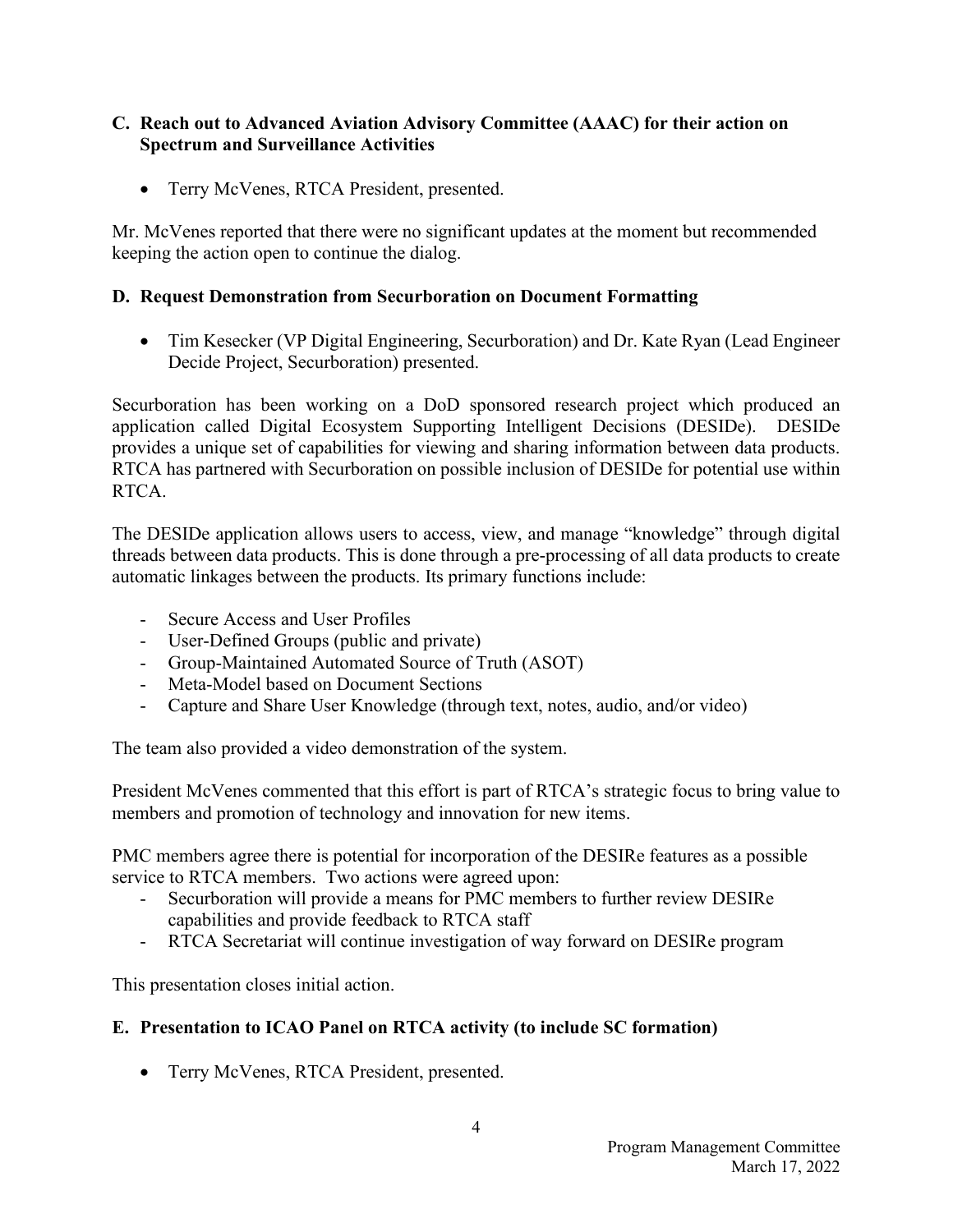This action is still being coordinated. Mr. Roy (PMC Member and Vice Chair of the ICAO Frequency Spectrum Management Panel (FSMP)) indicated the next FSMP meeting is scheduled 21-25 April and a subsequent meeting in the August/September time frame.

# **F. Generate List of Approved Active ISRAs**

• Rebecca Morrison, RTCA Program Director, presented.

As part of the discussion at the last PMC meeting to dissolve the ISRA process, PMC members requested a listing of the outstanding ISRA's for clarification and possible closure.

An "Active" ISRA is one that is still being negotiated between the committees. There are three such items:

- SC-159 requesting to SC-227
- SC-228 requesting to SC-222
- SC-186 requesting to SC-214

The list of Completed ISRAs where the work is still in process by the Action Committee:

- SC-228 requesting to SC-223 Identifies support for IPS in UAS Standards
- SC-228 requesting to SC-135 Update to DO-380 to include Direct Lightning and Earthquake categories. On hold waiting for more support to SC-135
- SC-206 requesting to SC-186 –Include the ADS-B Wx Message in standards. 1090 MHz standards are done and has them. UAT frequency standards in FRAC now and will complete FRAC this year.

PMC Members were satisfied with the SC activities and agree this action is closed.

• The presentation is posted on AerOpus (RTCA Paper No. 083-22/PMC-2260).

### **G. Add ISRA Activity to SC-214 TOR**

• Karan Hofmann, PMC Secretary, presented.

Appropriate wording was included to the SC-214 TOR Rev16 (RTCA Paper No. 008-22/PMC-2233). Action closed.

### **H. Regroup between RTCA and EUROCAE Secretariats on Way Forward for SC-240/WG-117**

• Rebecca Morrison (RTCA Program Director) and Burak Ata (WG-117 Chair and SC-240 Acting Chair) presented.

The Secretariats discussed with SC-240/WG-117 leadership on possible ways forward. The group presented proposed changes to their current TOR. There are still some "holes", but some work needs to progress. Specifically of note: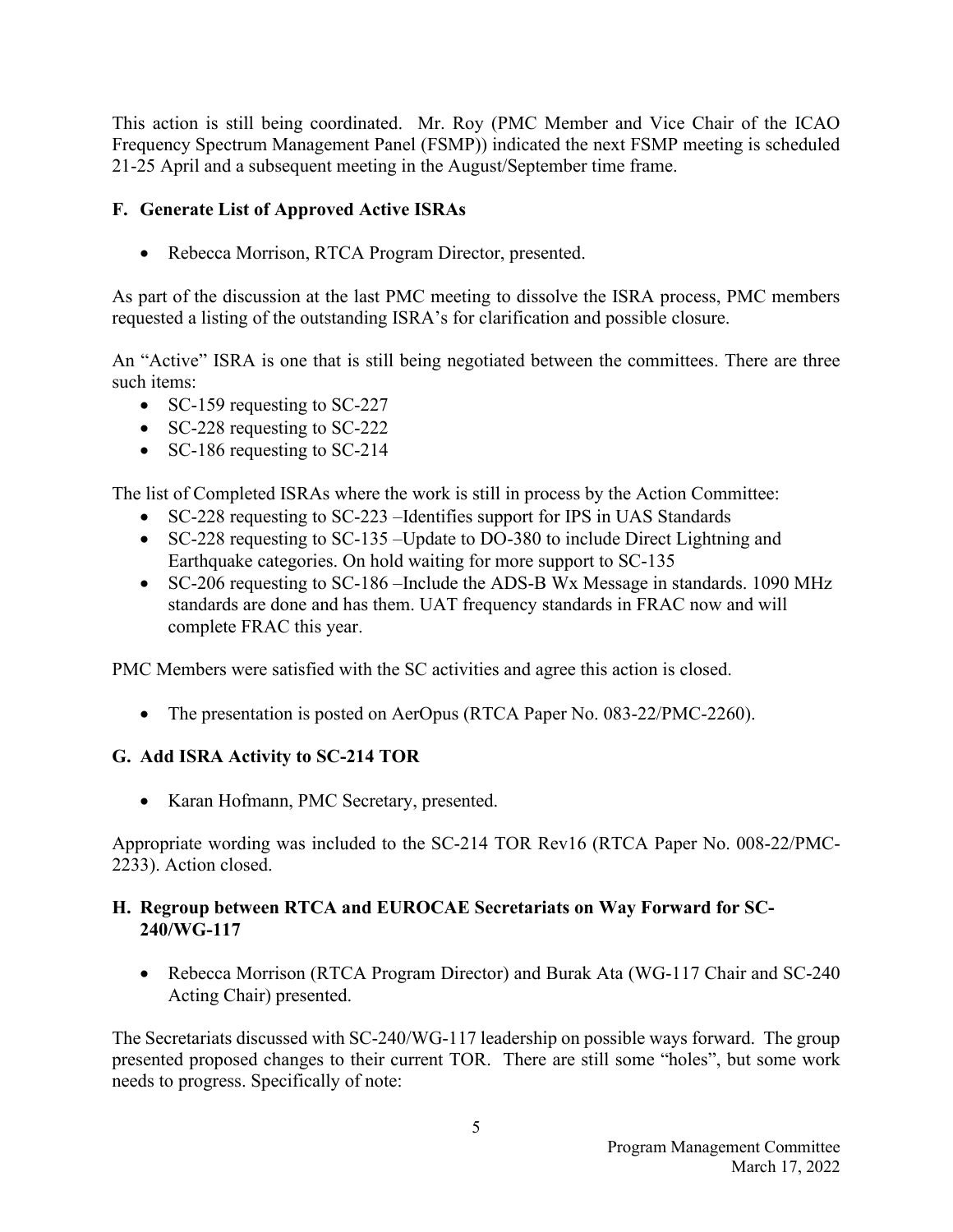- SC currently does not have a Chair
- SC is currently behind schedule to deliver both of its tasked documents
- First Document (Software Considerations in Lower Risk Application, Equipment Certifications and Approvals)
	- o Requested current update to make date TBD
	- o Plan to update in June 2022 with appointment of new Chair
- Second Document (Integration of COTS, Open Source and Service History into Software)
	- o Requested to split into two releases to expedite schedule
	- o First delivery October 2022 with December 2022 publication
		- Covers Level C and Level D in DO-178C/ED-12C COTS & OSS
		- Covers AL3, AL4, and AL5 in DO-278A/ED-109A COTS & OSS
	- o Second delivery October 2023 with December 2023 publication
		- Remaining levels not covered in first release
		- **Incorporate Service History**
		- Address Lower Risk Document

After much discussion expressing frustrations and many views on way forward, the PMC conditionally approved the TOR with caveat for the group to return to the June PMC meeting with more refinement. Action still open.

• The proposed revised TOR was conditionally approved (RTCA Paper No. 093-22/PMC-2267).

### **AGENDA ITEM 6 Discussion.**

### **A. Out of Cycle Actions since last PMC Meeting – Presentation Summary**

• Karan Hofmann, PMC Secretary, presented.

As a reminder and for formal documentation, the following items were reviewed and approved by electronic ballot since the last PMC meeting:

- DO-260C Change 1 *1090 MHz ADS-B Out MOPS* from SC-186, Automatic Dependent Surveillance Broadcast (ADS-B) – approved January 24, 2022
- DO-181F Change 1 *Transponder MOPS* from SC-209, Minimum Operational Performance Standards for ATCRBS/Mode S Transponder – approved January 24, 2022
- SC-237 Helicopter Terrain Awareness Warning System (HTAWS) Revised TOR approved February 18, 2022

# **B. SC-206 – Aeronautical Information and Meteorological Data Link Services – Revised TOR**

• Eldridge Frazier, SC-206 Government Authorized Representative, presented.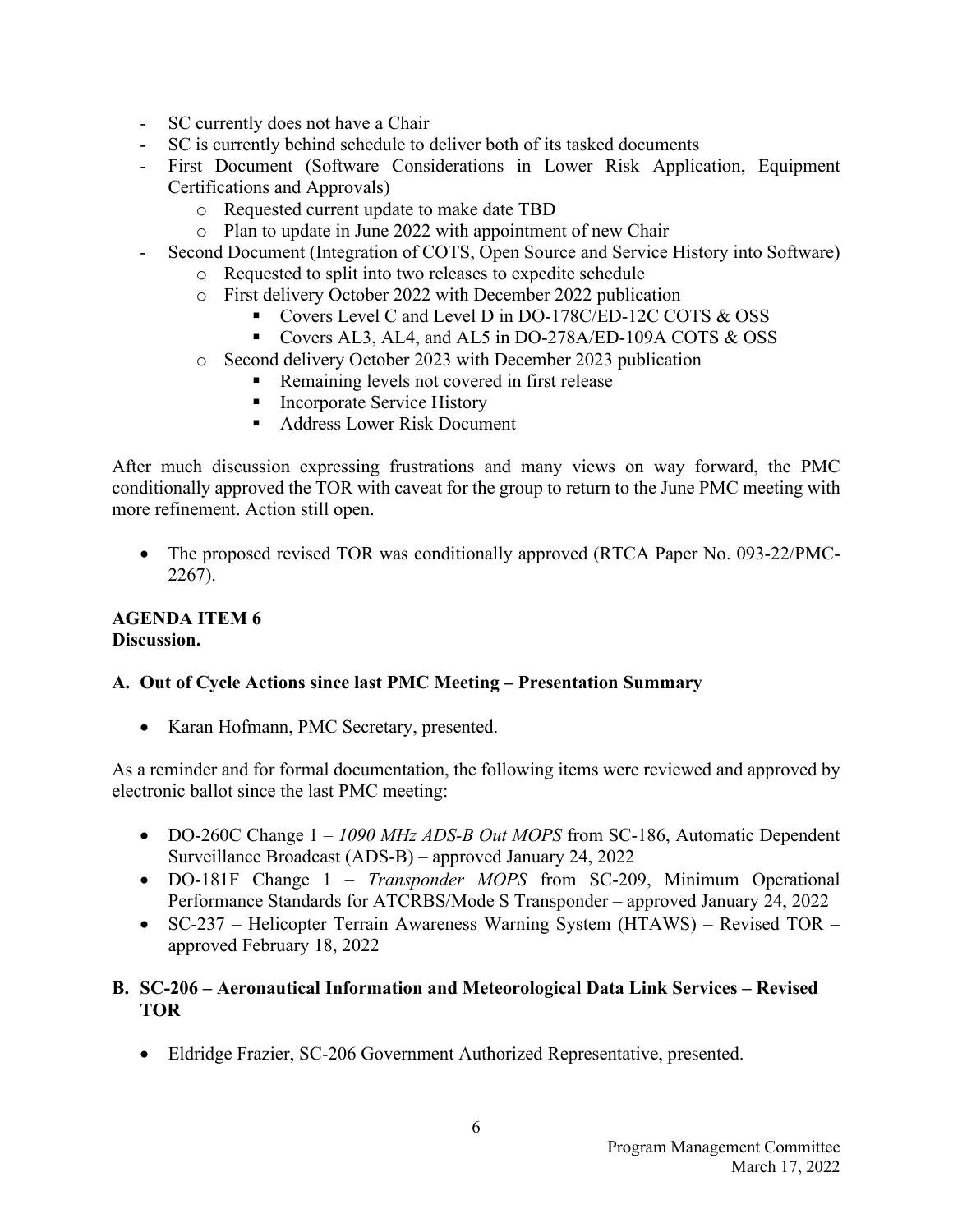The group requested to work jointly with EUROCAE WG-76 on their White Paper with recommendations to the PMC for any additional turbulence activities since the publication of DO-370 (*Guidelines for In Situ Eddy Dissipation Rate (EDR) Algorithm Performance*). The final deliverable will also be provided to the EUROCAE TAC. The group also adjusted wording referencing any ISRA activity.

• The proposed revised TOR was approved (RTCA Paper No. 094-22/PMC-2268).

# **C. SC-223 – Internet Protocol Suite (IPS) and AeroMACS – Revised TOR**

• Aloke Roy, SC-223 Chair, presented.

The group requested a title change to DO-379 for their next release to match the title of technically equivalent joint document EUROCAE ED-262, which although developed together and published at the same time had a different title.

• The proposed revised TOR was approved (RTCA Paper No. 095-11/PMC-2269)

# **D. SC-228 – Minimum Performance Standards for Unmanned Aircraft Systems – Revised TOR**

• Dr. Fabrice Kunzi and Don Walker (SC-228 Task Leads) presented.

The group requested to add two deliverables – a change to DO-387 to update a sample tracker as a result of additional analysis since initial publication and a separate DAA OSED because of the size of the projected appendix (needs to be standalone document).

Prior to this meeting, comments were received and need further clarification. Additionally, with the added AAM related White Paper (agenda item 4A), the PMC felt further work was needed to complete this TOR revision and agreed to an out-of-cycle ballot to not hold progress on the deliverables. (Action)

# **E. SC-239 – Low Range Radar Altimeter – Revised TOR Discussion**

• Seth Frick and Jean Luc Robin, SC-239 Co-Chairs, presented.

Mr. Frick and Mr. Robin made the following points concerning the current status of activities for SC-239:

- Mid 2021, the committee determined that NO Radar Altimeter (RadAlt) design would be able to sustain FCC 5G US Report and Order rules
- In October 2021, decision made to focus the full energy of the committee on this critical item and to pause the other items of the DO-155A MOPS
- Temporal solutions were found together by the FAA, the FCC, the Telecom industry, and the aviation industry to cope temporarily with this situation.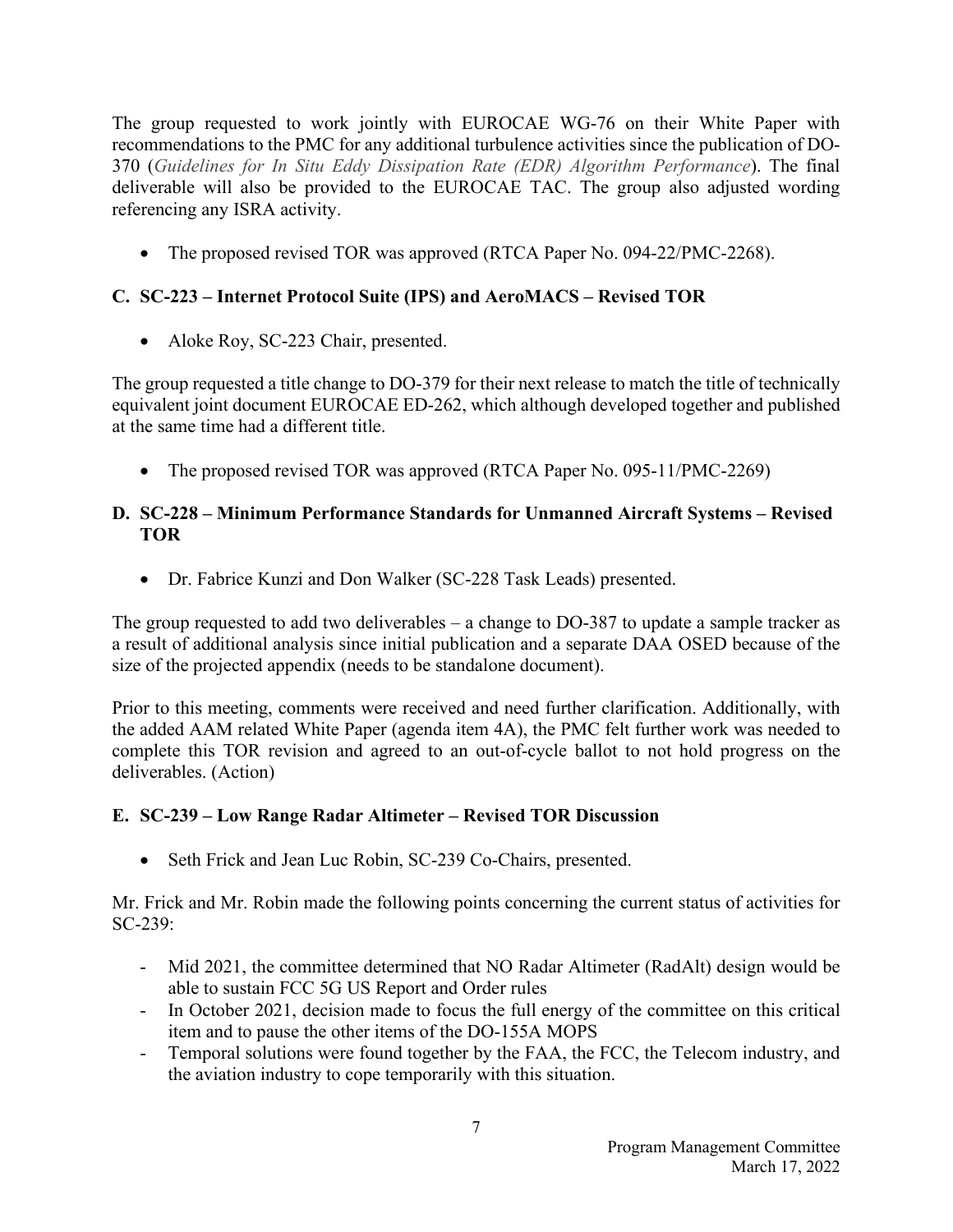- In parallel with the 2 current KEY recurrent forums (i.e., the FAA AMOC Task Force and the Telco/Aviation discussions), it was suggested that the committee determine simultaneously a long-term viable way forward

The group suggested a possible solution would be to develop a technical interim document everyone "can live with" (such as an appendix of the DO) to address the short-term situation with release by the end of 2022. Then adjust the final DO-155A schedule to address long-term RadAlt requirements for completion soon thereafter.

After much discussion, PMC members agreed an Ad Hoc was needed to address the situation and come up with realistic goals and timeline for SC-239 activities. (Action)

• The presentation is posted on AerOpus (RTCA Paper No. 076-22/PMC-2255).

# **F. SC-242 – Spectrum Evaluation – TOR Approval**

• Ed Hahn (SC-242 Chair) and Clay Barber (SC-242 Secretary) presented.

Mr. Hahn and Mr. Barber reported the group held their kick-off meeting on March  $10<sup>th</sup>$  with EUROCAE WG-124. There were 45 people in attendance, but unfortunately no telecom representatives. Besides the normal first meeting presentations on policies, SC/WG operations discussion, and election of the WG Chair, there was lengthy and lively discussion on Terms of Reference (TOR) Content. They agreed to form a Tiger Team within the SC/WG to work out the details and present proposal at their next Plenary on April 20<sup>th</sup>. The joint leadership also agreed to develop a proposed work plan and subgroup structure. Once the TOR is ready, the group will ask for an out-of-cycle electronic ballot approval from the PMC members.

• The presentation is posted on AerOpus (RTCA Paper No. 074-22/PMC-2253).

# **G. SC-FAS – Forum for Aeronautical Software – SC Activation and TOR Approval**

• Rebecca Morrison (RTCA Program Director) presented.

Ms. Morrison indicated moving forward with FAS activity is being coordinated with SC-240 TOR updates. Hopefully a presentation will be available for the June PMC meeting.

# **H. FAA Actions Taken on Previously Published Documents – Update**

• Robert Bouza, Federal Aviation Administration, presented.

FAA Published Documents that reference published RTCA Documents, FAA Pending Documents for RTCA Documents Published, and FAA plans for RTCA Documents pending PMC approval were reviewed. Original document is posted in AerOpus (RTCA Paper No. 081-22/PMC-2258).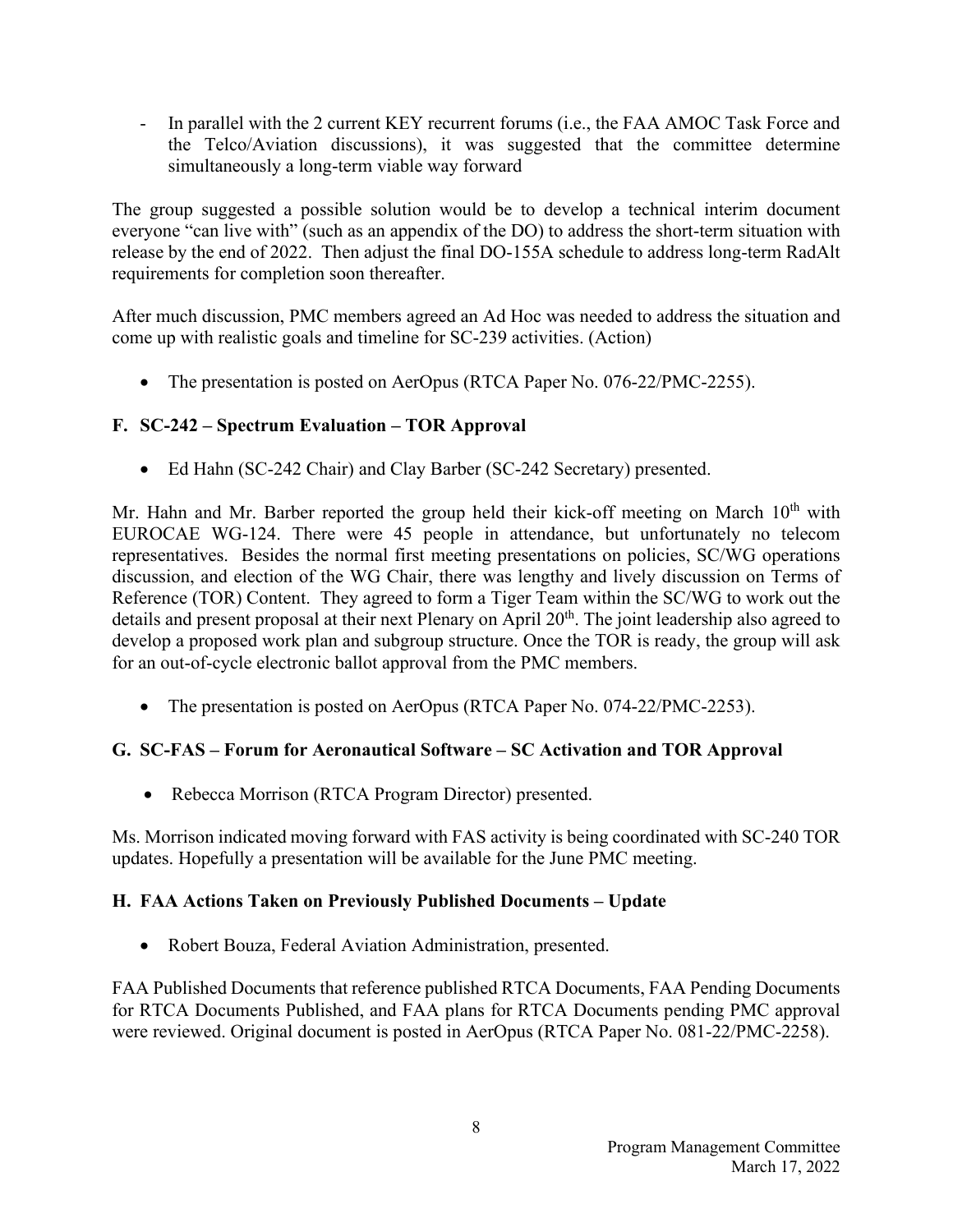Mr. Bouza reported the following items:

- Will remove Lithium Battery documents (DO-311A and DO-227A) from the report as the FAA decided not to evoke in AC's
	- o This topic will be covered through issue paper process vs. AC's
	- o In the future, FAA will look at installation of these batteries and possible future use of DO's
	- o Mr. Turner expressed support for the FAA decision on non-rechargeable batteries (as a revision to the document is now underway) but was concerned about withdrawing the rechargeable battery AC (which would force the use of issue papers, which is undesirable). Mr. Bouza indicated that nothing was locked down
- Will remove DO-304A from the report as the FAA (AIR-600 and AUS-300) are supporting R&D task. Standard will not be referenced in FAA policy/guidance.
- DO-366A related TSO was on hold, but now expect by December 2022.
- Will remove DO-235C from the report as the document is an input to the avionics antenna MOPS and receiver MOPS.

Mr. Kauffman asked for feedback on the AGC backlog. Mr. Bouza indicated he had no specific information other than that AGC was hiring more lawyers.

Chair Hegarty asked a question on the planned release date of 6 months after AGC approval and if it included time for public comment. Mr. Bouza said that AGC would like to review before public comment and then there would be 1 month for public comment.

Mr. Hennig commented the appreciation of internal changes for 2023 to reduce delays and an FAA answer on whether further delay reductions might be possible would be helpful. Ms. Reimold indicated they are trying to make progress and that this feedback was good to take back internally to indicate industry concerns.

Mr. Turner asked about the transponder TSO and commented that the FAA should review process of legal review of AC's if not resolved by more lawyers – what is the risk?

Chair Hegarty thanked the FAA for putting the list together and providing inputs on content.

### **I. Special Committees - Chair's Reports, Active Inter-Special Committee Requirements Agreements (ISRA) – Review**

• Rebecca Morrison, RTCA Program Director, presented.

Reports were received from SC-237, SC-235, SC-234, SC-230, SC-227, SC-224, SC-222, SC-217, SC-216, SC-214, SC-209, SC-206, and SC-186.

SC-242 – Presented today on TOR status (agenda item 6F)

- SC-240 Presented today on revised TOR (agenda item 5H).
- SC-239 Presented today on TOR status (agenda item 6E).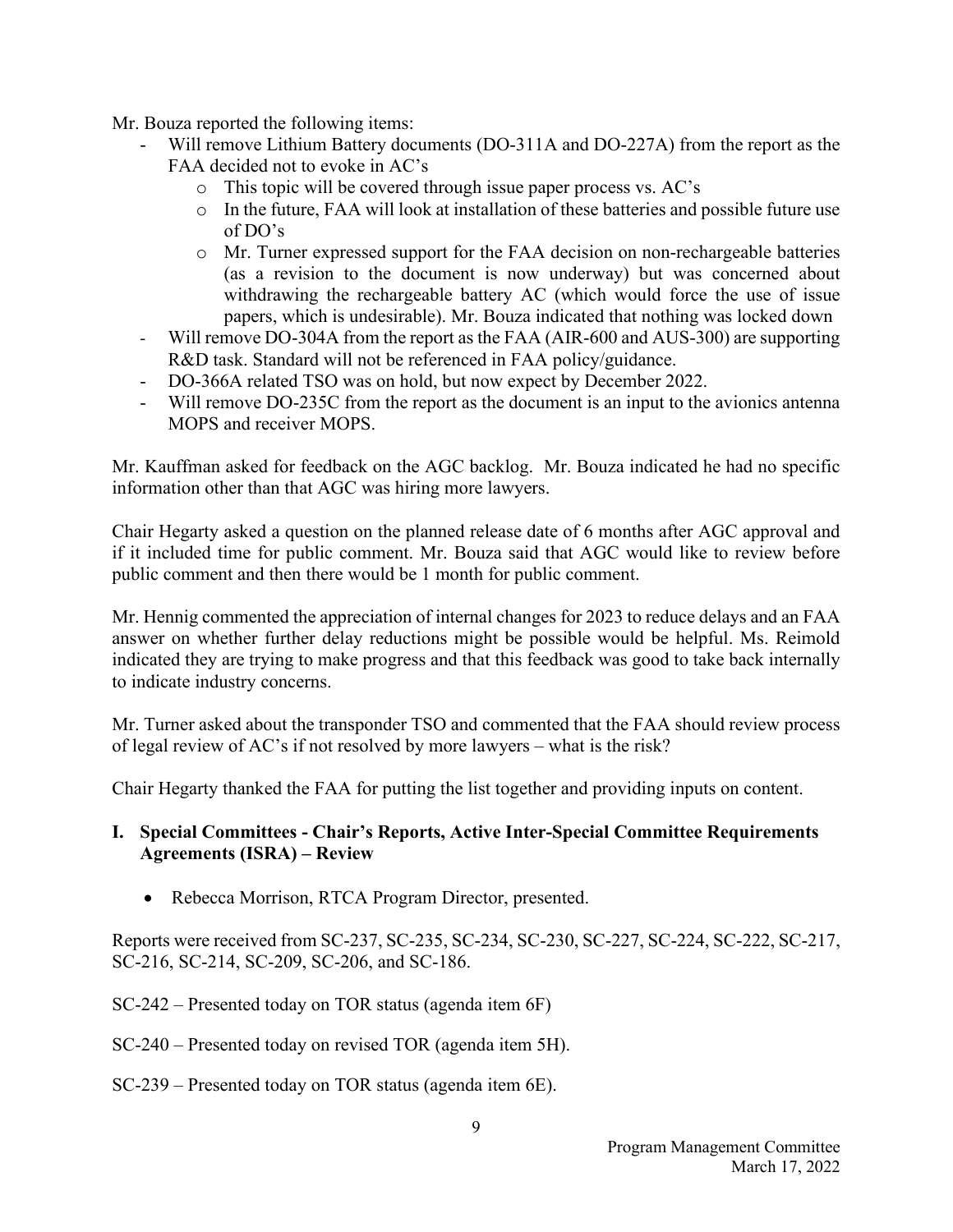SC-237 – Out of Cycle revised TOR approval activity (agenda item 6A).

SC-228 – Presented today on revised TOR (agenda item 6D).

- SC-223 Presented today on revised TOR (agenda item 6C).
- SC-109 Out of Cycle document approval activity (agenda item 6A).
- SC-206 Presented today on revised TOR (agenda item 6B).
- SC-186 Out of Cycle document approval activity (agenda item 6A).

SC-159 – Presented today on a document (agenda item 3A).

• The individual committee reports are posted on AerOpus (RTCA Paper No. 071-22/PMC-2251).

# **J. International Coordination – Status Update**

• Rebecca Morrison, RTCA Program Director, presented.

Besides the report on non-joint documents, President McVenes extended congratulations from all to Anna von Groote on her new position as EUROCAE Director General. He commented that the transition from Christian Schleifer-Heingaertner to Anna has gone very smoothly. The two leaders are continuing once-a-month calls to keep communication open.

• The EUROCAE update is posted on AerOpus (RTCA Paper No. 082-22/PMC-2259).

#### **AGENDA ITEM 7 Other Business.**

### **A. NASA AAM/UAM Data Presentation**

• Davis L. Hackenberg, HQ 300, NASA, presented.

Mr. Hackenberg provided an overview of NASA's AAM portfolio and cross pollination with RTCA SC-147 and SC-228.

NASA is seeking efficiency and long-term strategic alignment with ASTM, RTCA, and SAE to share AAM simulation, modeling, and flight data.

- Projects in the NASA R&D portfolio provide leadership by developing/sharing insight into novel concepts and generating/sharing data with relevant AAM Ecosystem partners including FAA, IFAR/ICAO, SDOs, and industry
- The NASA concepts and data shared with these entities can be leveraged to develop standards, guidance, and MOC's that industry can use to scale operations to meet AAM standards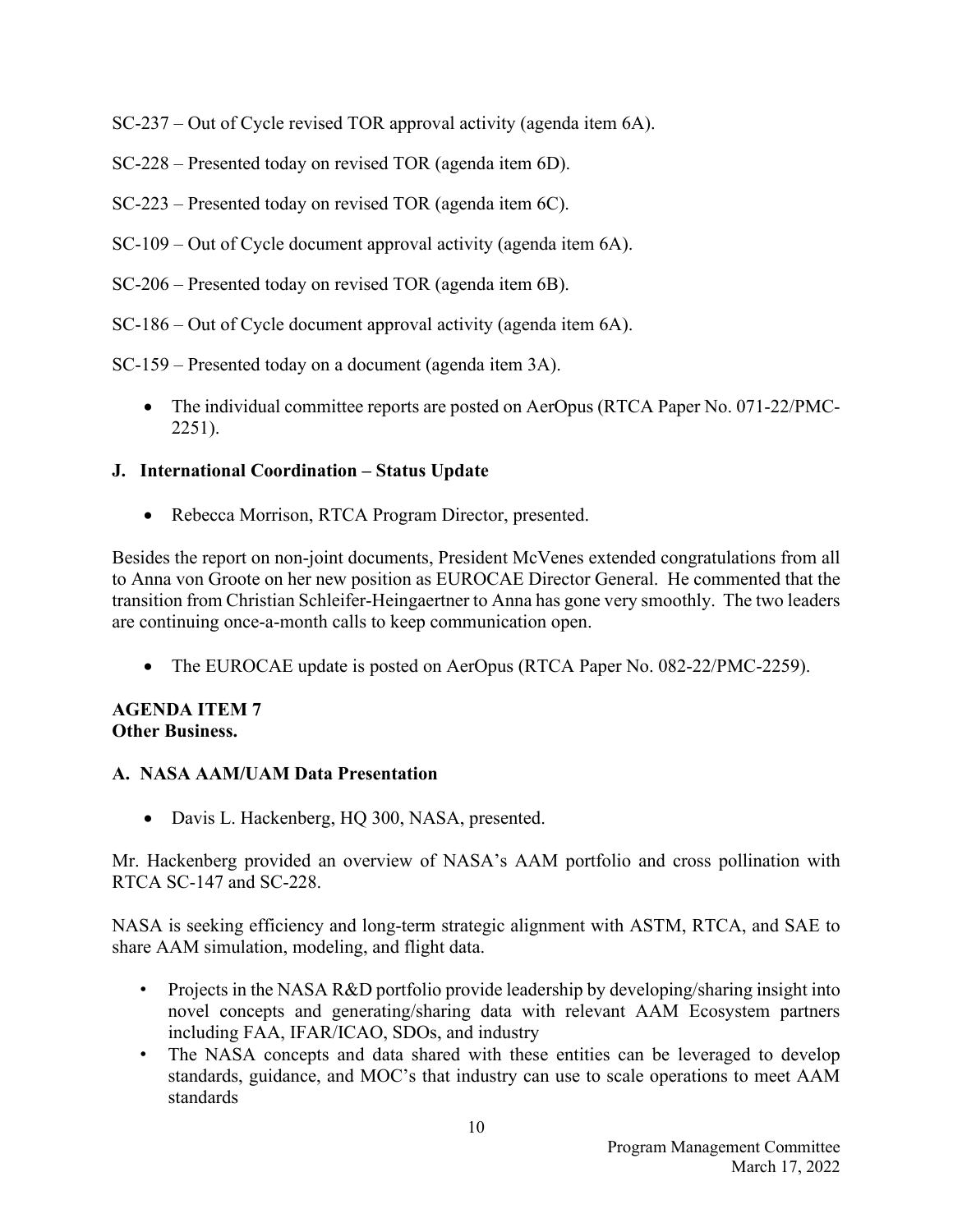• Alignment between RTCA SC-147, SC-228, and others such as SC-231 (TAWS) and SC-237 (HTAWS) with NASA 2030 AAM (UML-4) goals are important to the long-term success of the industry in developing safe procedures and certifiable vehicles for AAM operations

Chair Hegarty commented that we view RTCA's relationship with NASA as very important – always looking at areas needing standards.

President McVenes said we are trying to redefine NASA relationship with RTCA, and this is a good connection. R&D is important as it is needed to look ahead for standard definitions and development.

There was further discussion on what the next steps should be – maybe look at new area (like digital flight rules). We need to share ideas, get experts together and come up with ideas. NASA in on the RTCA Advisory Board and active on one of the subcommittees. The idea of looking/connecting with SC-240 was also brought up – possibly an AAM presentation? Mr. Hackenberg indicated that his folks want to contribute as much as possible, but that it was hard for his staff to cover all the committees that might benefit from NASA research.

• The presentation is posted on AerOpus (RTCA Paper No. 077-22/PMC-2256).

# **B. RTCA Award Nominations – Consideration / Approval of Nominations**

• Karan Hofmann, PMC Secretary, presented.

The PMC approved all nominations for Outstanding Leader Awards and Significant Contributor Awards. Actual presentations will be scheduled during the next few months. Congratulations to all recipients!

Mr. Ed Hahn recommended special recognition for SC-239 for support to industry as a whole outside of the normal awards. President McVenes indicated there are no constraints, possibly a Presidential Award could be considered.

• List is posted on AerOpus (RTCA Paper No. 078-22/PMC-2257).

### **C. FAA Return to Office Projections/Plan**

• Robert Bouza, FAA Representative, presented.

Mr. Bouza provided an overview on the current plan for DOT return to office. It will be a 3-week phased approach starting April 11<sup>th</sup>. Certification offices are returning towards the end of the period. There are still restrictions on travel – mostly due to budget constraints and review of infection rates (for destinations). No masks will be required in DOT buildings in DC.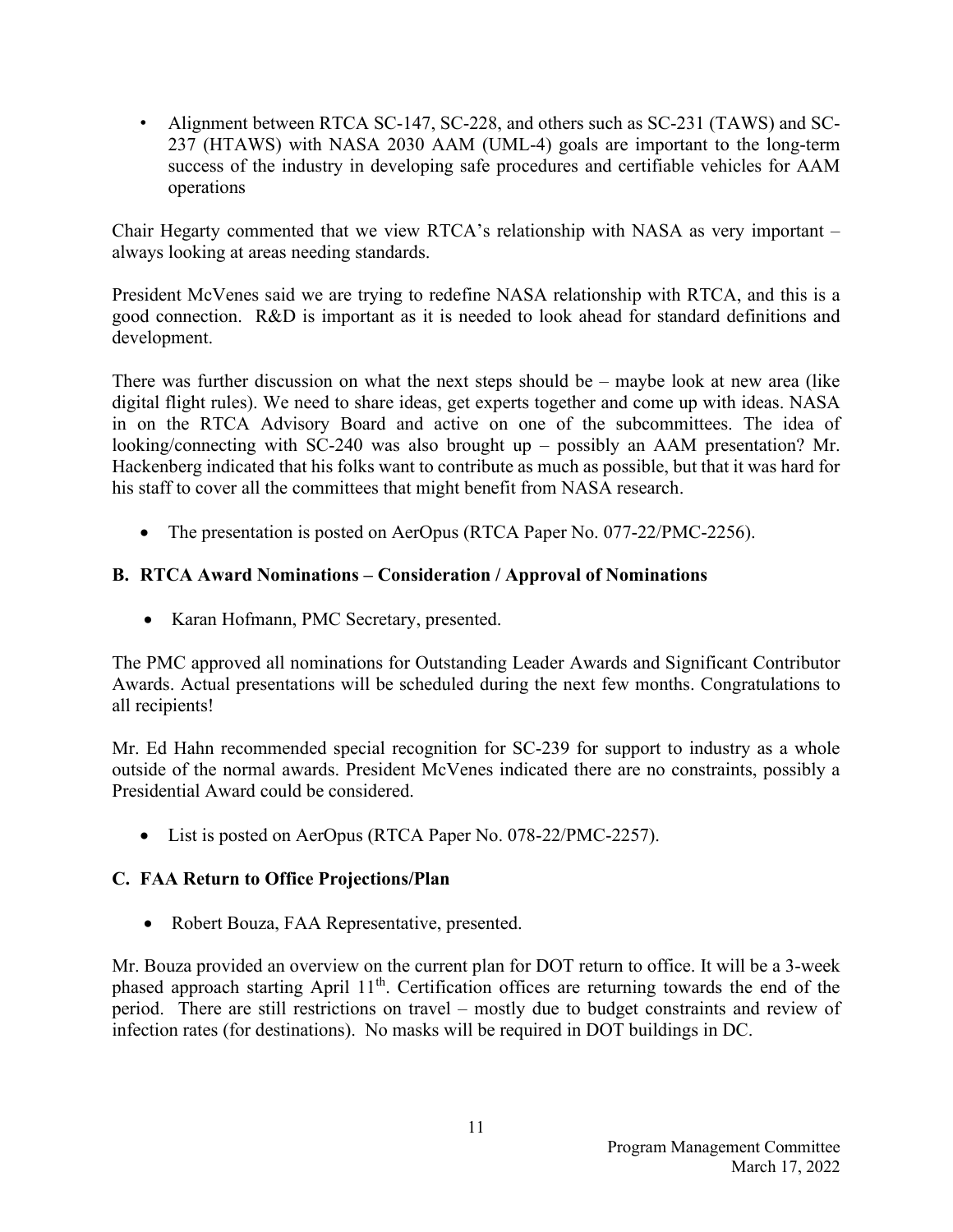### **D. RTCA Internal Metrics Discussion**

• Terry McVenes, RTCA President, presented.

Mr. McVenes indicated he started a Strategic Plan when he became president in 2018. The next step is to determine the definition of success. Towards this objective, RTCA has identified key performance indicators (KPIs) to measure success. These KPIs are:

- Membership Growth/Retention
- Training Courses/Training Events
- Document Sales Growth/Publication Time
- Automation System IT Reliability
- Communication Website/Social Media Posts
- Marketing Events/Advertising Campaigns
- Joint MOUs Content Reviews/Coordination meetings
- Financial Performance
- New Special Committees (Net Growth)
- Catalog Document Review (100%)
- Progress Against TOR Targets (>90%)

President McVenes then discussed a basic framework (still work in progress) to assess effectiveness of RTCA special committees. These included:

- Goals
- Key characteristics of effective SCs
- Key characteristics of an effective assessment framework
- Defining criteria with respect to evolving/emerging and enabling categories

PMC members asked if they would be able to get feedback or evaluate the data. As well as how would the metrics be measured. Mr. McVenes said the implementation is still being worked – to possibly include self-assessment by SC leadership, understanding that RTCA committees rely on member volunteers – there is a fine line between holding feet to the fire while not discouraging participation.

There was discussion on the relationship between RTCA and other standards development organizations (SDOs). The FAA is working with other SDOs and is trying to ensure no duplication of effort. Part of this effort includes FAA hosting quarterly meetings with RTCA, SAE, and ASTM. RTCA's relationship with EUROCAE is longer and stronger than with other SDOs. It was pointed out that since RTCA changed from being a Federal Advisory Committee, it didn't impact the standards that are needed or the quality of the standards. With new entrants, there is a need for standards to be developed more quickly.

• Presentation is posted on AerOpus (RTCA Paper No. 085-22/PMC-2262).

### **E. RTCA Advisory Board – Program Advisory Committee Discussion**

• Terry McVenes, RTCA President, presented.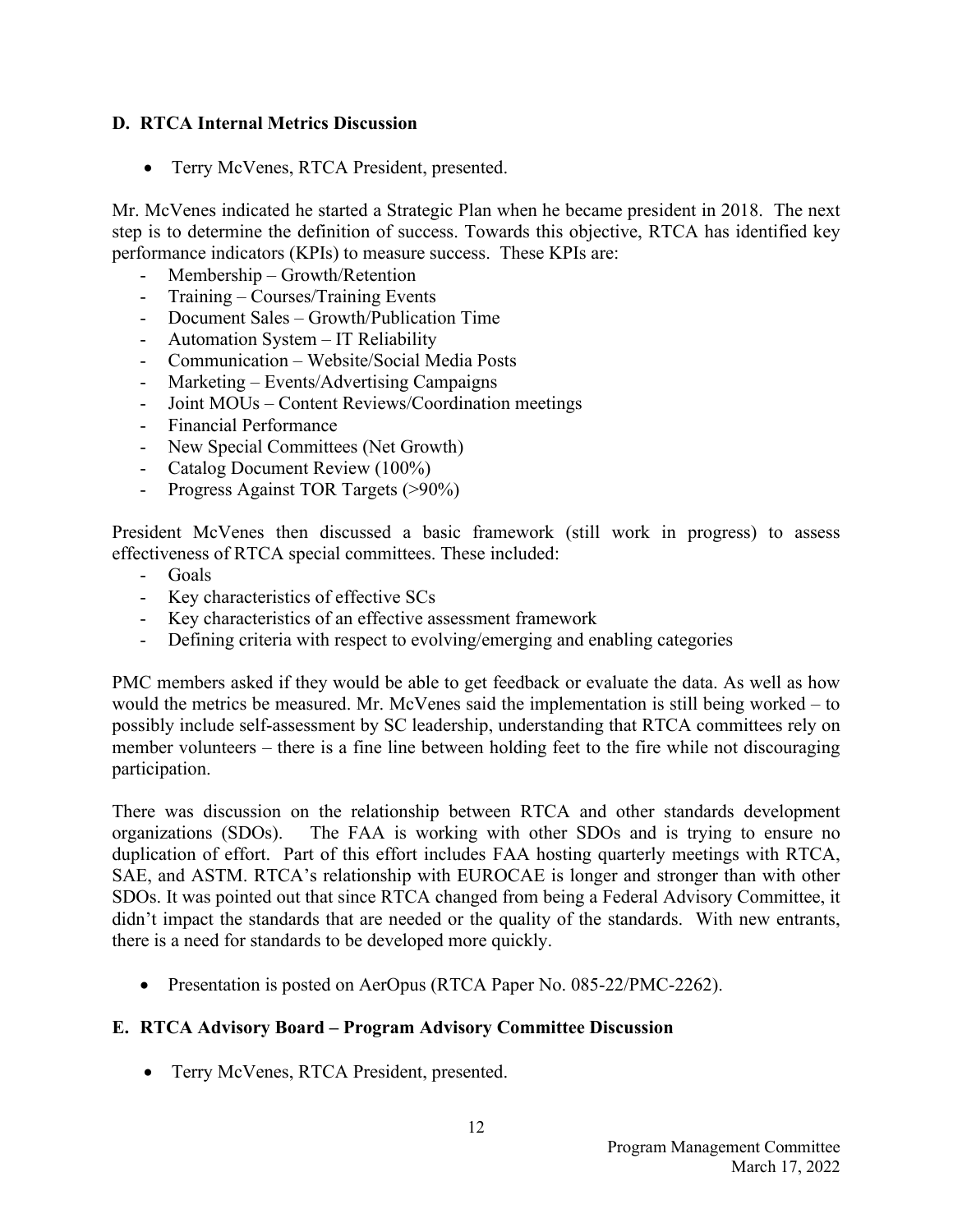Mr. McVenes provided an overview of the RTCA Board of Directors and the RTCA Advisory Board activities. This included refocus of the Advisory Board to:

- Propose and Oversee New Program Development
- Monitor and Assess Existing Programs
- Align Collaboration with Government and Industry R&D Activities
- Facilitate Discussions on Program Priorities

To work these areas, four sub-committees were formed under the Advisory Board made up of board members. These include:

- Nomination/Governance Committee
- Membership Committee
- Program Advisory Committee
- Corporate Responsibility & Sustainability Committee
- Presentation is posted on AerOpus (RTCA Paper No. 085-22/PMC-2262).

### **F. Use of Inclusive Language**

• Chris Hegarty, PMC Chair, presented.

Dr. Hegarty pointed out that other SDO's were making changes in published items to language to be more inclusive. Mr. McVenes said RTCA had no specific policy but can consider this in current document development and going forward. However, changes/revisions would not be possible for all published documents. Mr. Secen mentioned an example of language adjustment made in recently published TCAS document.

### **AGENDA ITEM 8 Schedule for Committee Deliverables and Next Meeting Date**

Documents expected for the June 23, 2022, meeting:

- SC-186, Automatic Dependent Surveillance Broadcast (ADS-B) o DO-282C - *Minimum Operational Performance Standards for Universal Access Transceiver (UAT) Automatic Dependent Surveillance - Broadcast*
- SC-216, Aeronautical Information Systems Security
	- o DO-392 *Guidance on Security Event Management*
	- o DO-393 *Process Standard for Security Certification and Declaration of ATM ANS Ground Systems*
- SC-217, Aeronautical Databases
	- o DO-394 *Considerations for Aeronautical Data Alternation*
- SC-223, Internet Protocol Suite (IPS) and Aeronautical Mobile Airport Communications System (AeroMACS)
	- o DO-346A *AeroMACS MOPS*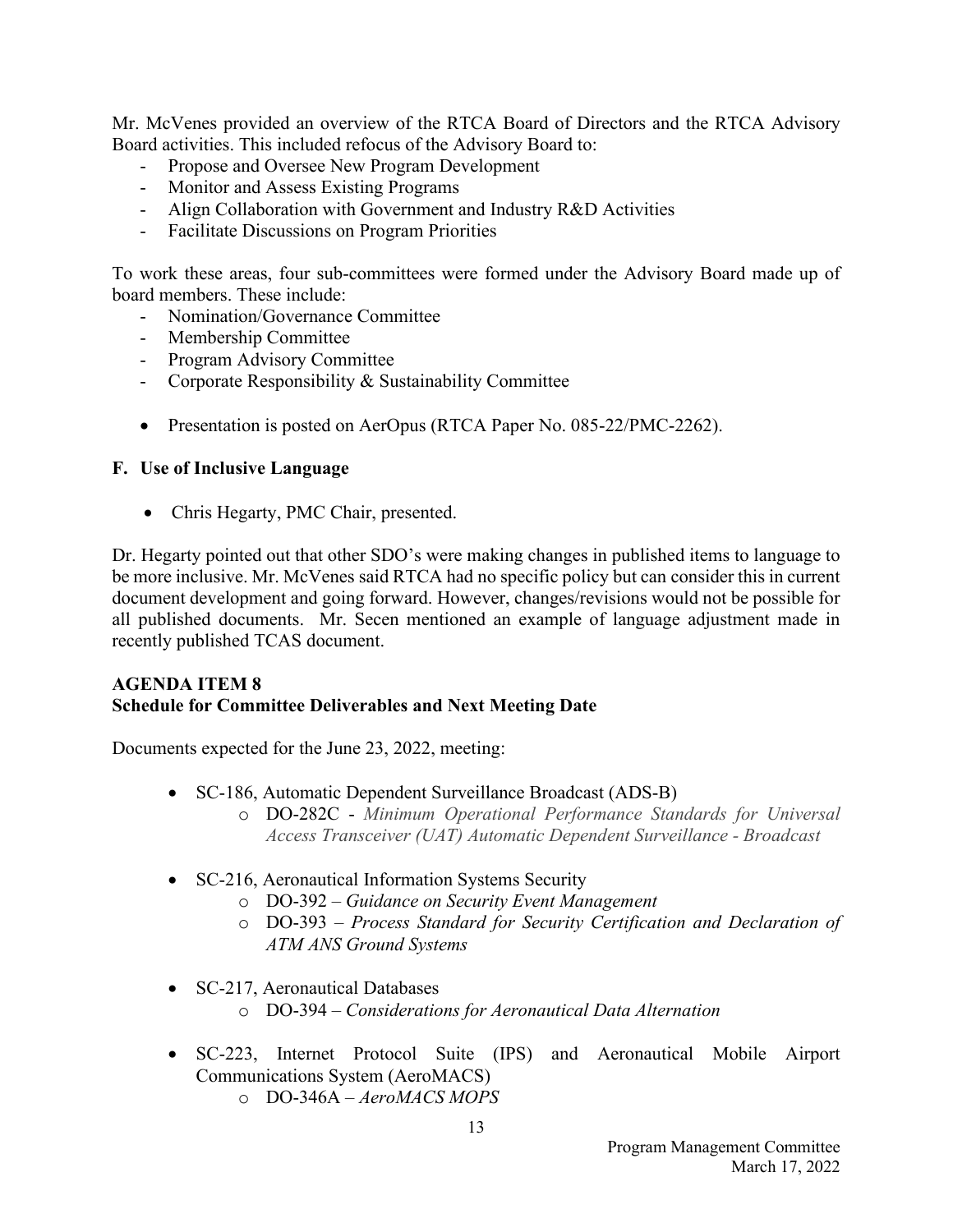- SC-227, Standards of Navigation Performance
	- o DO-236D *Minimum Aviation System Performance Standards: Required Navigation Performance for Area Navigation*
- SC-234, Portable Electronic Devices (PEDs)
	- o DO-307B *Aircraft Design and Certification for Portable Electronic Device (PED) Tolerance*
	- o DO-363A *Guidance for the Development of Portable Electronic Devices (PED) Tolerance for Civil Aircraft*
- SC-236, Standards for Wireless Avionics Intra-Communication (WAIC) system within 4200-4400 MHz
	- o DO-378A *MASPS for Coexistence of Wireless Avionics Intra-Communication Systems within 4 200-4 400 MHz* NOTE: Added post meeting
- SC-237, Helicopter Terrain Awareness Warning System (HTAWS)
	- o DO-376 Change 1 *Minimum Operational Performance Standard (MOPS) for Offshore Helicopter Terrain Awareness & Warning System (HTAWS)*

The dates for the next four PMC meetings were confirmed: Thursday, June 23, 2022; Thursday, September 15, 2022; Thursday, December 15, 2022; and Thursday, March 16, 2023.

#### **AGENDA ITEM 9 New Action Item Summary**

See PMC Action Item Table.

*/Signed/*  Karan Hofmann, Secretary RTCA Program Management Committee

**CERTIFIED** to be a true and accurate report of the meeting.

*/Signed/*  Christopher Hegarty, Chair RTCA Program Management Committee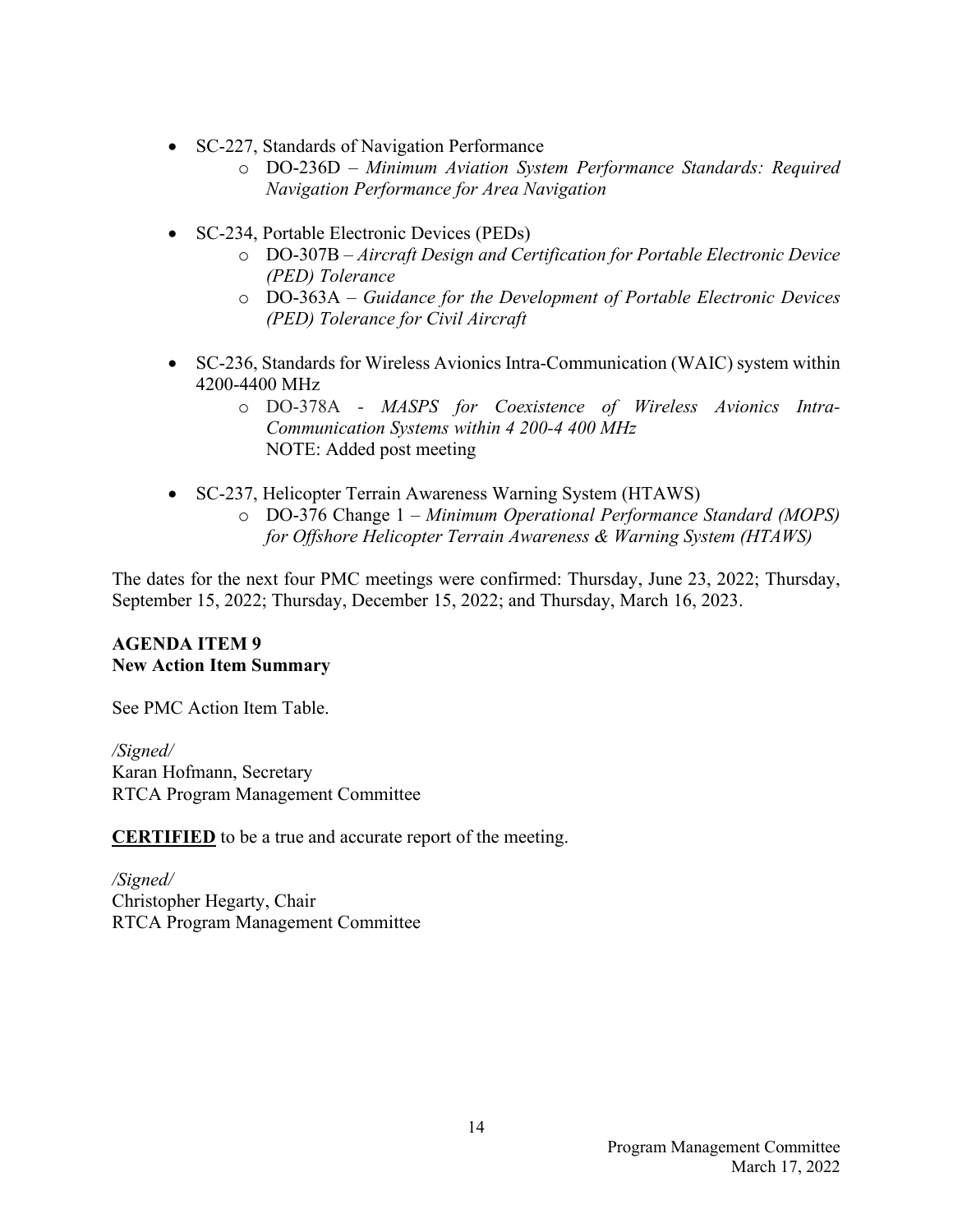| Program Management Committee - March 17, 2022<br><b>ATTENDANCE LIST</b> |                   |                                                                           |  |  |
|-------------------------------------------------------------------------|-------------------|---------------------------------------------------------------------------|--|--|
| <b>PMC MEMBERS:</b>                                                     |                   |                                                                           |  |  |
| Christopher                                                             | Hegarty           | The MITRE Corporation<br>Chair (proxy for Robert Ireland (A4A))           |  |  |
| Doug                                                                    | Arbuckle          | <b>Federal Aviation Administration</b>                                    |  |  |
| Clay                                                                    | Barber            | Garmin Ltd.                                                               |  |  |
| Rita                                                                    | Estrada-Cavallini | Federal Aviation Administration                                           |  |  |
| Ed                                                                      | Hahn              | Air Line Pilots Association                                               |  |  |
| Jens                                                                    | Hennig            | <b>General Aviation Manufacturers Association</b>                         |  |  |
| Hette                                                                   | Hoekema           | <b>European Aviation Safety Agency</b>                                    |  |  |
| Karan                                                                   | Hofmann           | RTCA, Inc.<br>Secretary                                                   |  |  |
| Donald                                                                  | Kauffman          | Honeywell International, Inc.                                             |  |  |
| Terrance                                                                | <b>Kirk</b>       | Aviation Information Sharing and Analysis Center                          |  |  |
| Matt                                                                    | Langridge         | Gulfstream                                                                |  |  |
| James                                                                   | McClay            | <b>Aircraft Owners and Pilots Association</b>                             |  |  |
| Mike                                                                    | <b>McDowell</b>   | Collins Aerospace (proxy for Nazeif Habboub)                              |  |  |
| Terry                                                                   | McVenes           | RTCA, Inc.                                                                |  |  |
| Di                                                                      | Reimold           | Federal Aviation Administration                                           |  |  |
| Andrew                                                                  | Roy               | Government Authorized Representative<br>Aviation Spectrum Resources, Inc. |  |  |
| AI                                                                      | Secen             | RTCA, Inc.                                                                |  |  |
| Jessie                                                                  | Turner            | The Boeing Company                                                        |  |  |
| Heidi                                                                   | Williams          | National Business Aviation Association                                    |  |  |
| Ed                                                                      | Wright            | U.S. Air Force                                                            |  |  |

| <b>OTHER ATTENDEES:</b> |                |                                               |  |
|-------------------------|----------------|-----------------------------------------------|--|
| <b>Burak</b>            | Ata            | Volocopter                                    |  |
| Robert                  | Bouza          | <b>Federal Aviation Administration</b>        |  |
| Joe                     | <b>Bracken</b> | AvMet                                         |  |
| Lexie                   | <b>Brown</b>   | National Aeronautics and Space Administration |  |
| Gilbert                 | Ceballos       | <b>Federal Aviation Administration</b>        |  |
| Eldridge                | Frazier        | <b>Federal Aviation Administration</b>        |  |
| Seth                    | Frick          | Honeywell International                       |  |
| Jose                    | Fuentes        | <b>Federal Aviation Administration</b>        |  |
| Charisse                | Green          | <b>Federal Aviation Administration</b>        |  |
| Davis                   | Hackenberg     | National Aeronautics and Space Administration |  |
| Chuck                   | Johnson        | Giuas, LLC                                    |  |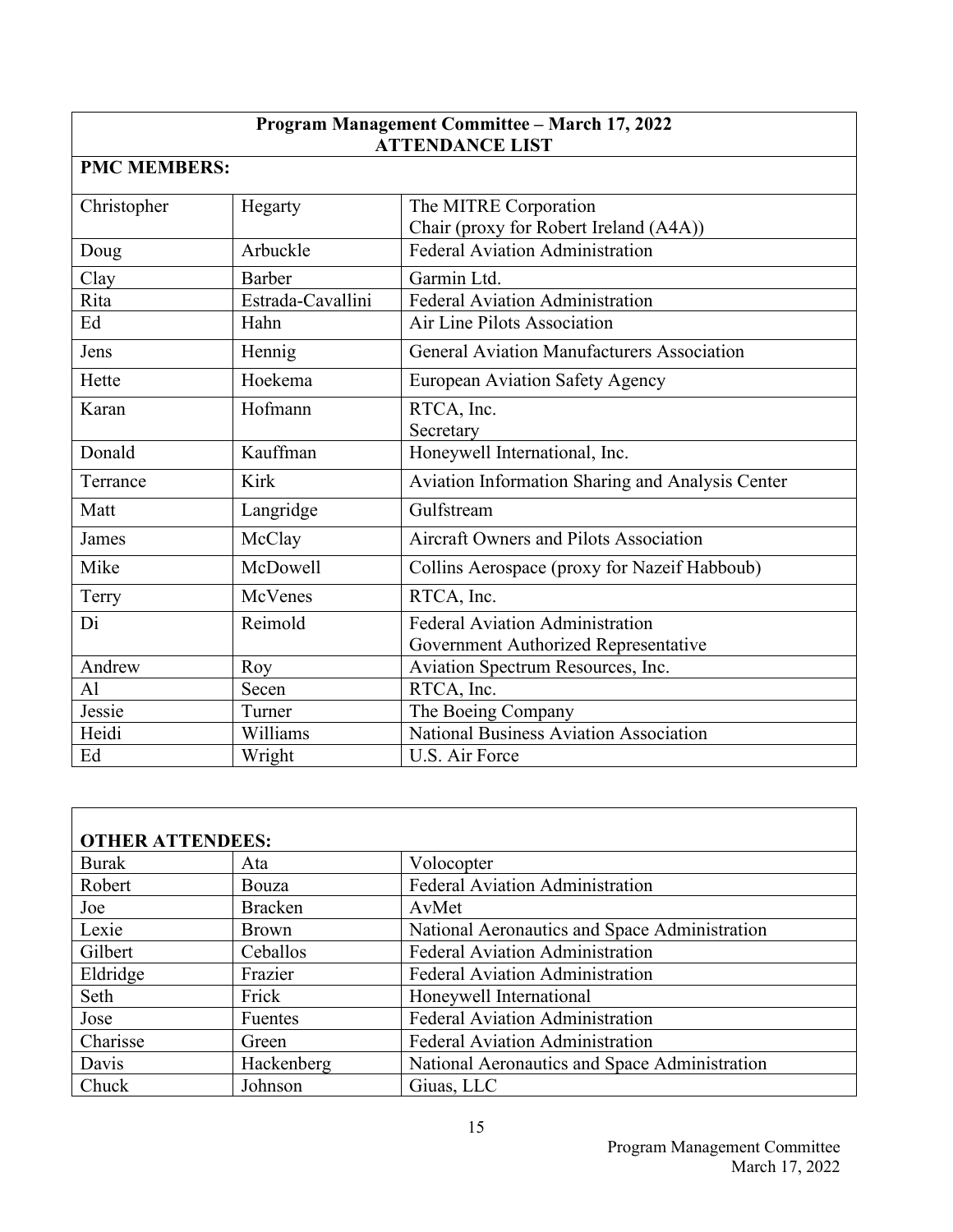| Sai            | Kalyanaraman  | Collins Aerospace                      |  |
|----------------|---------------|----------------------------------------|--|
| Tim            | Kesecker      | Securboration                          |  |
| Lee            | Krause        | Securboration                          |  |
| Fabrice        | Kunzi         | <b>General Atomics</b>                 |  |
| <b>Bob</b>     | Lee           | <b>GXA</b> Consulting                  |  |
| Rebecca        | Morrison      | RTCA, Inc.                             |  |
| <b>Brent</b>   | Phillips      | Federal Aviation Administration        |  |
| Jean-Luc       | Robin         | Airbus                                 |  |
| Aloke          | Roy           | Honeywell International Inc.           |  |
| Kate           | Ryan          | Securboration                          |  |
| Nicholas       | Shrout        | Aviation Spectrum Resources, Inc.      |  |
| Paul           | Siegmund      | <b>Federal Aviation Administration</b> |  |
| <b>Brandon</b> | <b>Suarez</b> | General Atomics                        |  |
| Michelle       | Swearingen    | <b>Federal Aviation Administration</b> |  |
| Alain          | Vallee        | <b>EUROCAE</b>                         |  |
| <b>Steve</b>   | Van Trees     | <b>Federal Aviation Administration</b> |  |
| Lowell         | Vizenor       | Securboration                          |  |
| Jim            | Williams      | Aura Network Systems                   |  |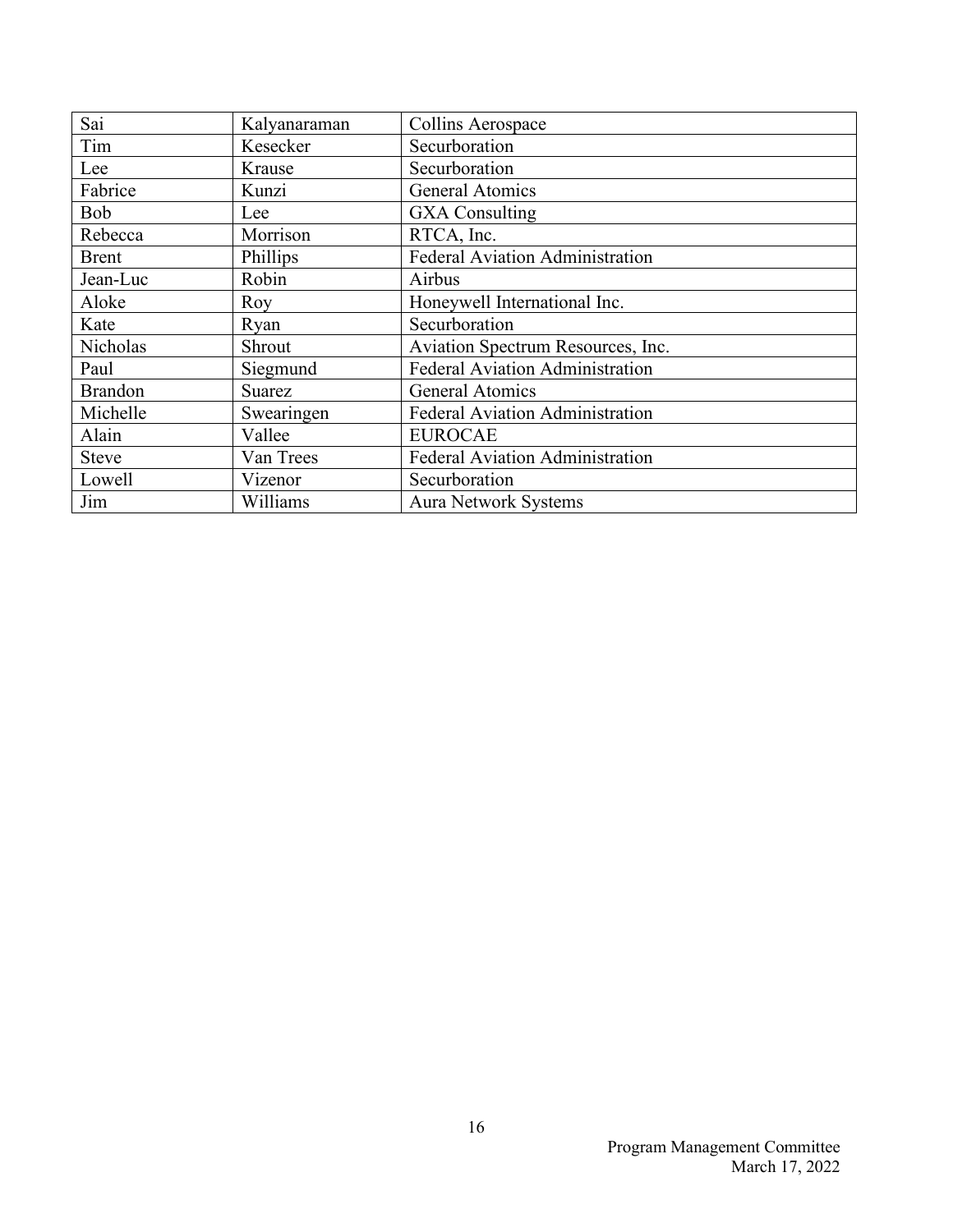| PMC ACTION ITEM TABLE                                                                                  |                                                                                                                                                                                                                                                                                       |                                                  |                           |               |
|--------------------------------------------------------------------------------------------------------|---------------------------------------------------------------------------------------------------------------------------------------------------------------------------------------------------------------------------------------------------------------------------------------|--------------------------------------------------|---------------------------|---------------|
| <b>TRACKING</b><br><b>NUMBER</b><br>(Meeting Date)<br>and agenda item<br>from which<br>original action | <b>ACTION</b>                                                                                                                                                                                                                                                                         | <b>ACTION</b><br><b>ASSIGNED</b><br><b>TO</b>    | <b>DUE</b><br><b>DATE</b> | <b>STATUS</b> |
| resulted)<br>03/18/2021<br>Agenda Item 7D                                                              | $03/18/2021$ – Add ICAO representative to PMC<br>invite<br>$06/17/2021$ – Initial contact made, still<br>coordinating<br>$09/16/2021$ - Still awaiting input<br>$12/16/2021$ - Still awaiting input<br>03/17/2022 – Reported closer to getting a name                                 | <b>Terry McVenes</b><br>& Karan<br>Hofmann       | Jun 2022                  | Open          |
| 09/16/2021<br>Agenda Item 5B                                                                           | $09/16/2021$ – Follow up on FAA input on draft<br>Spectrum SC TOR<br>12/16/2021 – Added meeting with FAA, RTCA,<br>SC leads, & EUROCAE to discuss does for SC-<br>242<br>03/17/2022 – FAA still working internally, but will<br>participate in upcoming SC-242 Plenary with<br>inputs | Robert Bouza                                     | Mar 2022                  | Closed        |
| 09/16/2021<br>Agenda Item 5E                                                                           | 09/16/2021 – ICC guide SC's 228, 147, 186, and<br>209 SMEs for spectrum & surveillance discussion<br>$12/16/2021$ – Still scheduling meeting<br>$03/17/2022$ – Recommendations presented, and<br>action tasked                                                                        | ICC (Clay<br>Barber)                             | Mar 2022                  | Closed        |
| 09/16/2021<br>Agenda Item 5E                                                                           | $09/16/2021$ – Reach out to DAC for their action on Terry McVenes<br>spectrum & surveillance activities<br>12/16/2021 - Contact with new AAAC Chair -<br>more to follow<br>$03/17/2022$ – Still being coordinated                                                                     |                                                  | Jun 2022                  | Open          |
| 12/16/2021<br>Agenda Item 5A                                                                           | 12/16/2021 - Request demo from Securboration on<br>document formatting at next PMC meeting<br>03/17/2022 - Presentation provided                                                                                                                                                      | <b>RTCA Staff</b>                                | Mar 2022                  | Closed        |
| 12/16/2021<br>Agenda Item 5B                                                                           | 12/16/2021 – Presentation to ICAO Spectrum<br>Panel on activity, SC formation, etc.<br>$03/17/2022$ – Being coordinated                                                                                                                                                               | <b>Terry McVenes</b><br>and SC-242<br>Leadership | Sep 2022                  | Open          |
| 12/16/2021<br>Agenda Item 5D                                                                           | 12/16/2021 – Generate list of approved active<br><b>ISRAs</b><br>$03/17/2022$ – List provided and discussed                                                                                                                                                                           | Rebecca<br>Morrison                              | Mar 2022                  | Closed        |
| 12/16/2021<br>Agenda Item 6E                                                                           | $12/16/2021$ – Add ISRA activity to SC-214 TOR<br>$03/17/2022 - SC-214 TOR adjusted$                                                                                                                                                                                                  | Karan<br>Hofmann                                 | Jan 2022                  | Closed        |